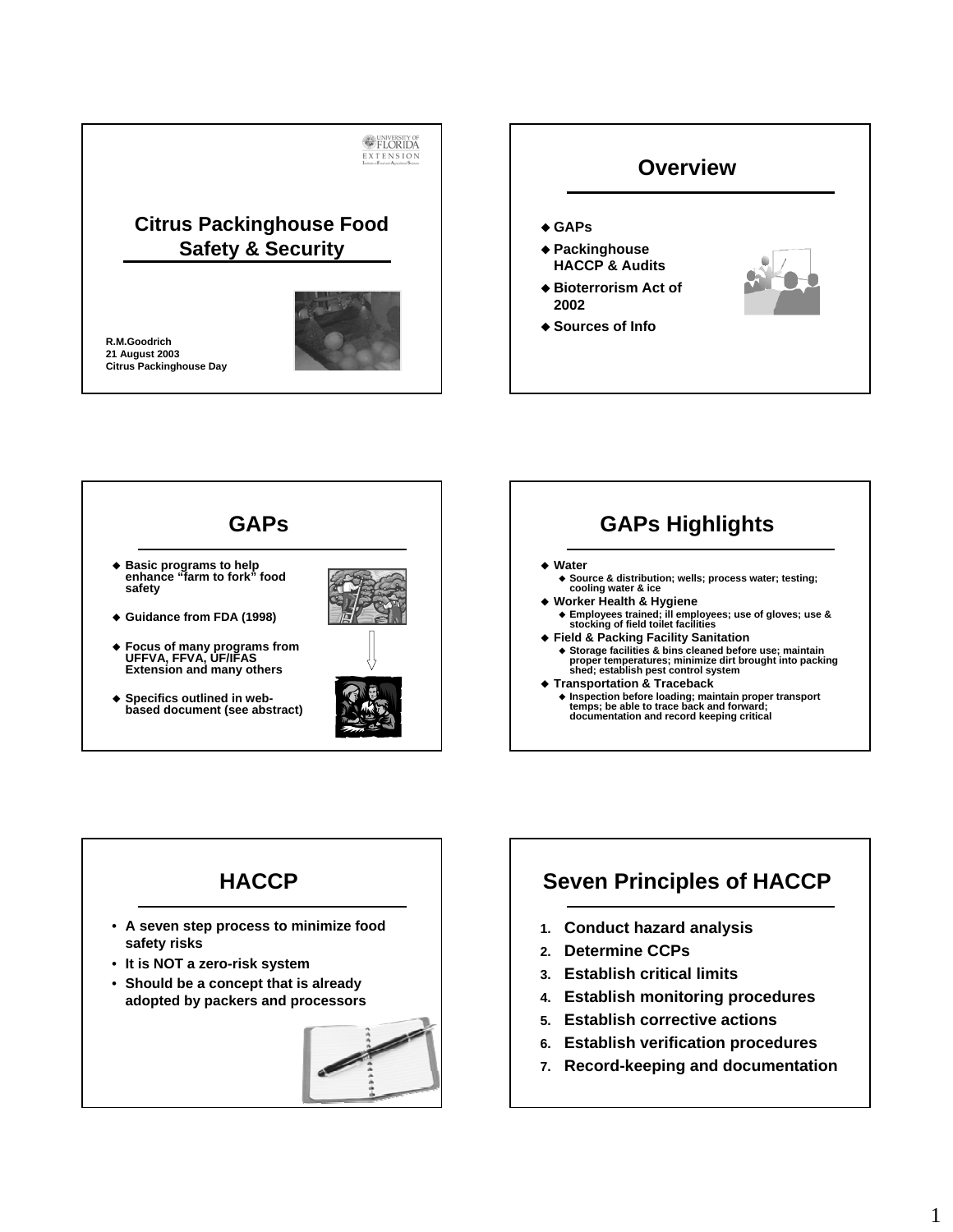#### **Food Safety vs. Food Security**

- **Food Safety**
	- **Prevention of unintentional contamination from hazards within the system**
- **Food Security**
	- **Prevention of purposeful contamination from hazards or pernicious agents outside the system**

#### **September 11, 2001: Wake-up Call for Regulators**

 **Food industry identified as one area of vulnerability to terrorism**

 **Power grids, muni water, IT systems, transportation, financial systems are others**



 **FBI: Food and Beverage Industry, not Federal Bureau of Investigation**



#### **Food Security Threats**

- **Natural occurrences happen at the whim of mother nature**
- **Tampering deranged individual, or criminal extorting or murdering**
- **Terrorism political agenda (attention to a cause/exact political concessions) drives perpetrator to incite fear or cause economic damage**

#### **Terrorism**

- **Terrorism is "stateless"**
- ◆ So terrorists do not fear retaliation in **kind**

#### **Bioterrorism**

- **The use of biological, chemical, radiological, and physical agents to create terror**
- **Targets are humans or animals via air, food, water, etc.**
- **Usually physical harm is intended**

#### **Route of contamination**

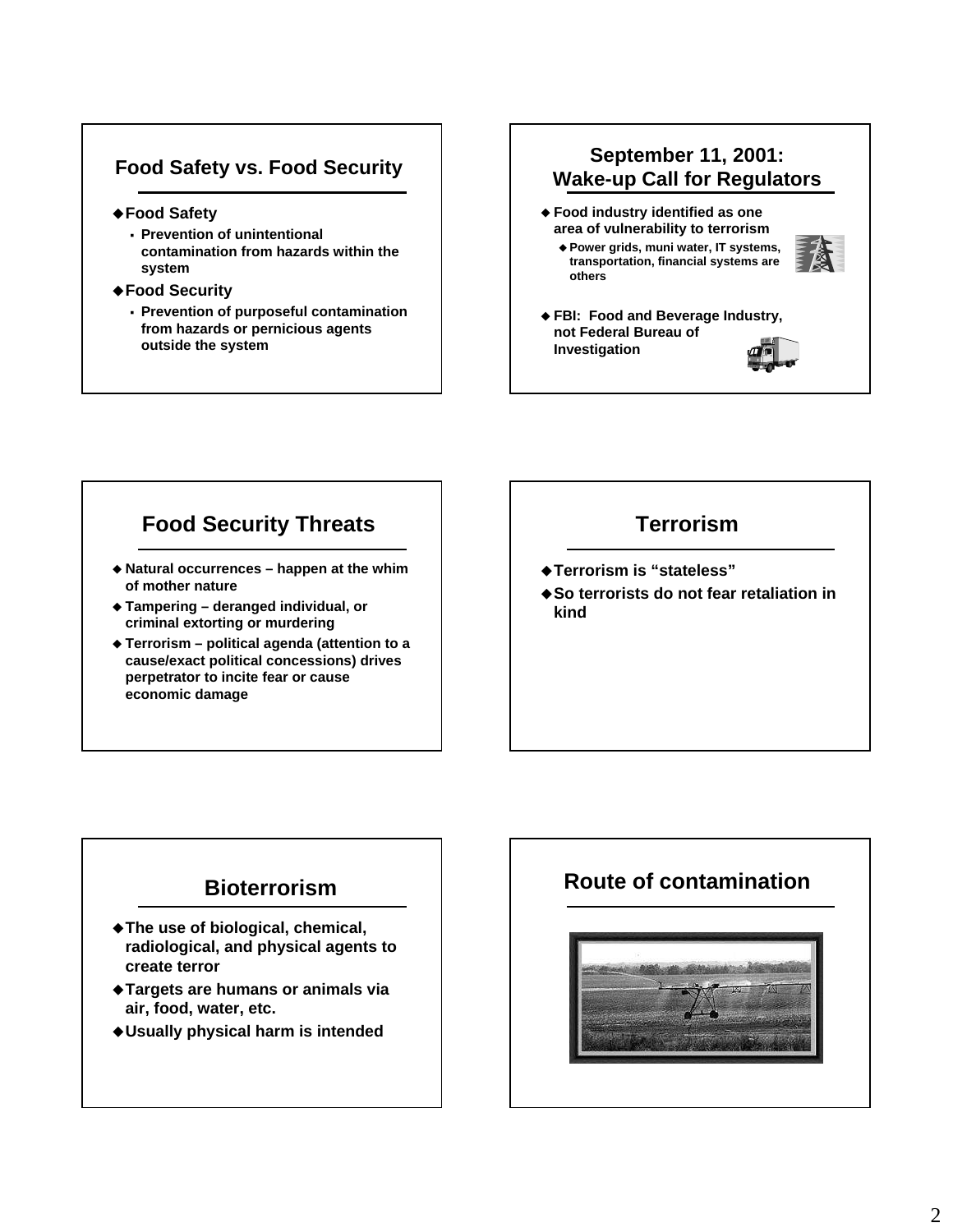# **Agroterrorism**

- **The use of biological or chemical agents to affect animal or plant health**
- **Agents can be spread by air, water, feed, or by humans**
- **The general aim is economic disruption, but human/animal harm is possible**



## **Agroterrorism**

**For example, deliberate introduction of foot-and-mouth disease into a herd**

#### **Operational Risk Management**

- **A six-step sequence to increase food safety and security by anticipating hazards and reducing the potential for loss**
- **FDA is discussing ORM in the context of food biosecurity**



### **Six Steps of ORM**

- **Identify the hazards**
- **Assess the risk**
- **Analyze risk control measures**
- **Make control decisions**
- **Implement risk controls**
- **Supervise and review**



#### **Key Questions Can purposeful on-farm contamination incident be prevented? What can be done throughout packing/distribution? Can we adequately trace product from farm to table? Backwards?**

## **Bioterrorism Act of 2002**

- **PL 107-188**
- **June 12, 2002**
- **"To improve the ability of the United States to prevent, prepare for, and respond to bioterrorism and other public health emergencies."**